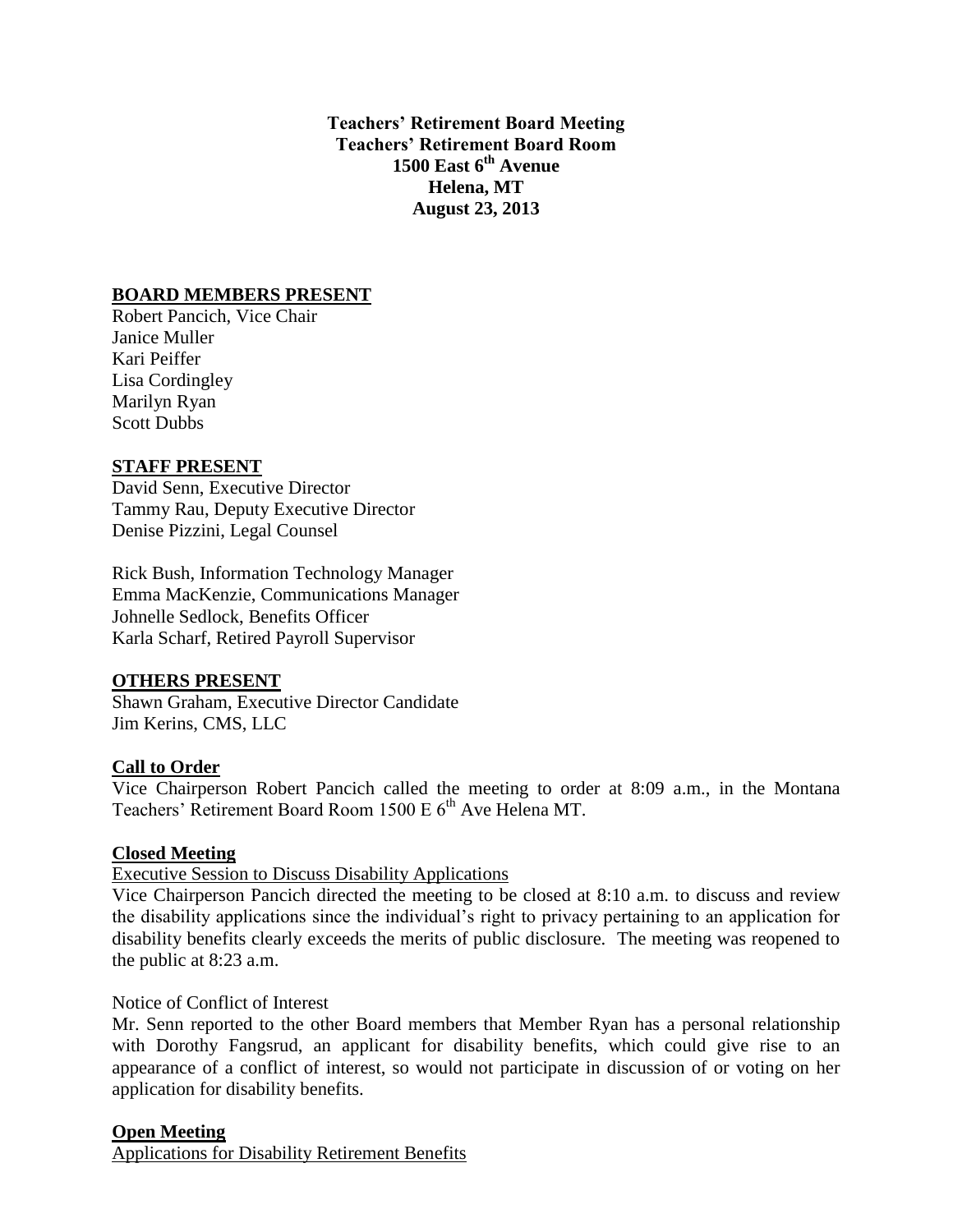Vice Chairperson Pancich requested motions on the disability applications.

*Motion/Vote:* Member Peiffer made a motion to approve the disability application of Dorothy Fangsrud. Member Cordingley seconded the motion. The motion passed unanimously, with Member Ryan abstaining.

*Motion/Vote:* Member Dubbs made a motion to approve the disability application of Theresia Mengershausen. Member Muller seconded the motion. The motion passed unanimously.

*Motion/Vote:* Member Peiffer made a motion to approve the disability application of Margaret Treat. Member Ryan seconded the motion. The motion passed unanimously.

## **Interviews for Position of Executive Director**

Jim Kerins introduced Shawn Graham as one of the candidates for the position of Executive Director. Mr. Graham gave his presentation as part of the interview and answered questions from the Board.

Jim Kerins introduced Denise Pizzini as one of the candidates for the position of Executive Director. Ms. Pizzini gave her presentation as part of the interview and answered questions from the Board.

Vice Chairperson Pancich closed the meeting at 10:50 a.m. for an executive session of the Board to discuss each candidate's application, resume' and other confidential information. The meeting was reopened to the public at 12:20 p.m.

## **Direction to Executive Search Consultant**

Vice Chairperson Pancich asked Mr. Kerins to complete background checks on the candidate the Board selected for the position of Executive Director. Mr. Pancich said both candidates were very good and it was a tough selection. Mr. Pancich asked when the conference call with the Board would take place after the background checks and it was announced it would be as soon as possible. Executive Director David Senn said he would stay in touch with Mr. Kerins.

## Next Meeting Dates

Vice Chairperson Pancich announced the next Board meeting dates as September 27, 2013, and December 6, 2013.

## **Executive Director's Report**

# Pension+ System Upgrade

Mr. Senn reported on the Pension+ system upgrade. TRS staff has been working on the sole source purchasing contract with the state Procurement office. The Procurement office wants TRS to issue a Request for Proposal as they had one company respond to the notice to award a sole source contract to Alfred Munksgard and Associates. Mr. Senn said staff was continuing to work with the Procurement Office to clarify the requirements for issuing a sole source contract, and asked the Board for a motion to authorize the Executive Director to sign a contract with Alfred Munksgard and Associates if approved by the State Procurement Office. Mr. Senn said